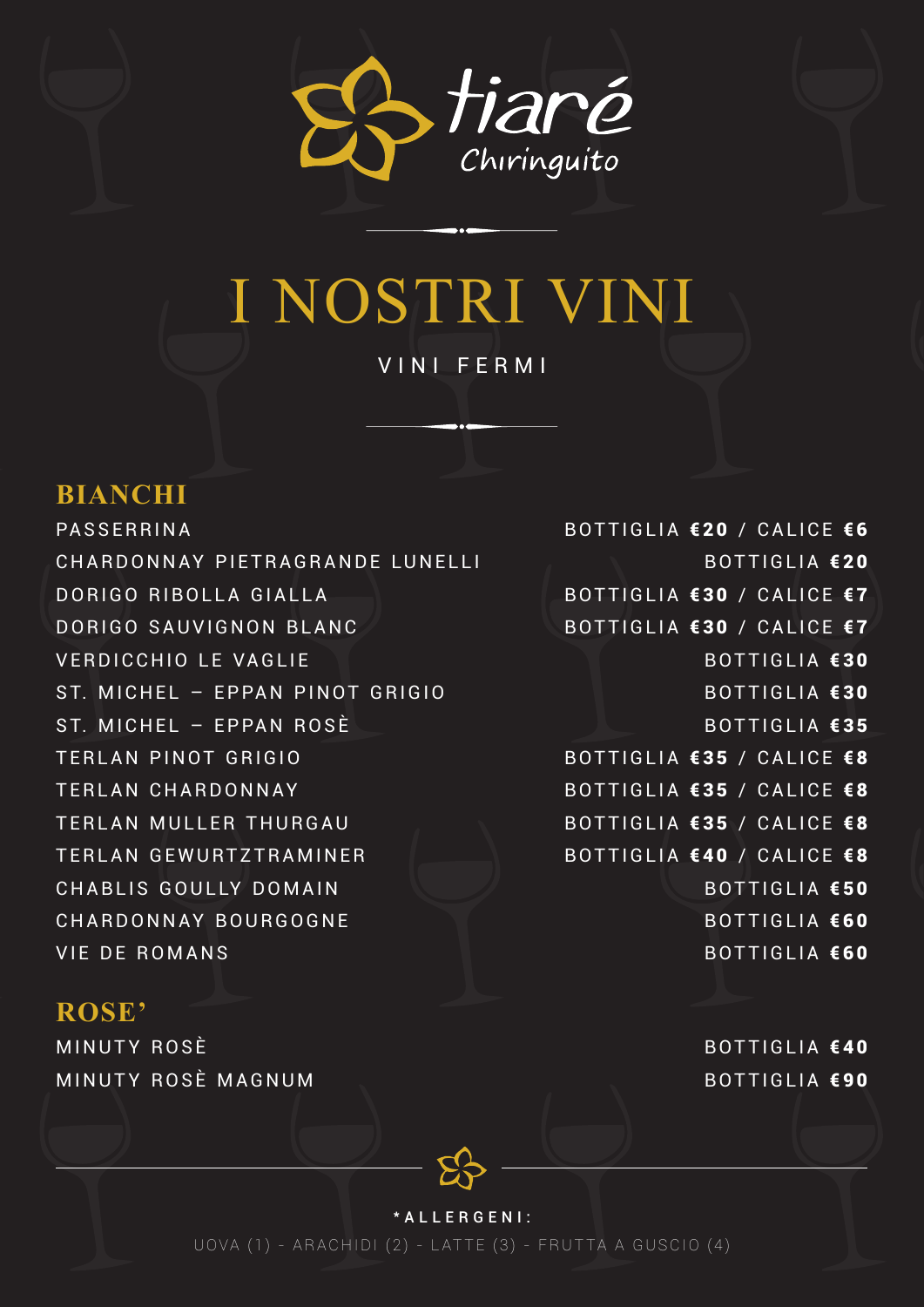

# I NOSTRI VINI BOLLICINE

### **CHAMPAGNE**

BRUNO MICHEL ASSEMBLE EXTRA BRUT BOTTIGLIA €80 BRUNO PAILLARD and the set of the set of the BOTTIGLIA €90 LOUIS RODERER BRUT PREMIER BOTTIGLIA €90 DUVAL-LEROY PUR CHARDONNAY BOTTIGLIA €70 DUVAL-LEROY FLEUR DE CHAMPAGNE BOTTIGLIA €130 LA FEMME DU CHAMPAGNE BOTTIGLIA €130 NICOLAS MAILLART PLATINE BOTTIGLIA €70 NICOLAS MAILLART ROSÈ BOTTIGLIA €80 NICOLAS MAILLART JOULIVETTES BOTTIGLIA €150 NICOLAS MAILLART FRANC DE PIED 2012 BOTTIGLIA €230 JACQUESSON 743 BOTTIGLIA €130 PERRIER JOUET BELLE EPOQUE BOTTIGLIA €220 DOM PERIGNON 2010 BOTTIGLIA €250 DOM PERIGNON LUMINOR BRUT BOTTIGLIA €350 KRUG BOTTIGLIA **€270** KRUG ROSÈ BOTTIGLIA €400